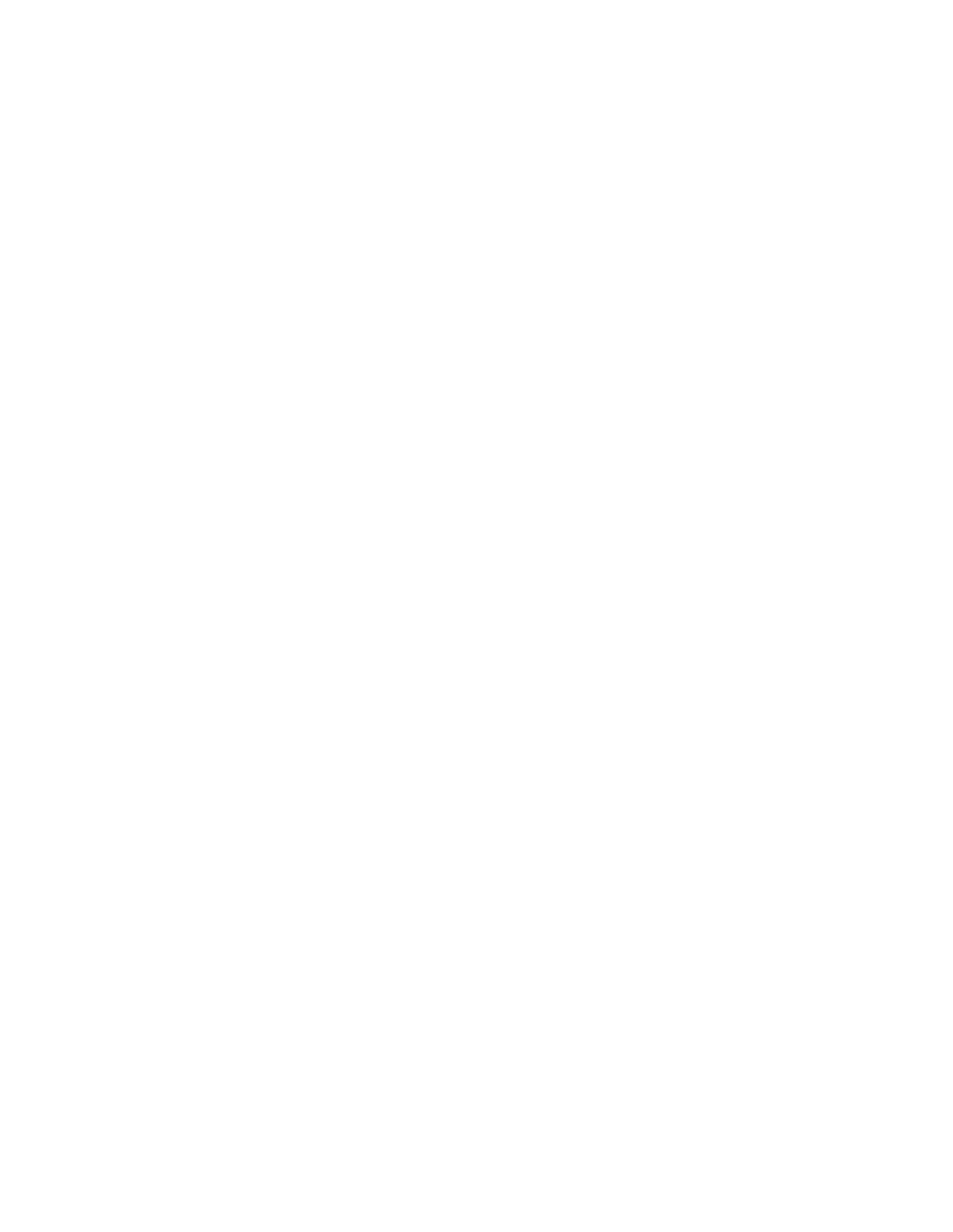### **Ellen Ruth Harrison**

## **The Stories We Tell**

for SATB Chorus

2020

**Commissioned by the Cincinnati Choral Society Phil Clary, Artistic Director and Lisa Peters, Assistant Conductor**

#### **Text by Laurie Elizabeth Lambert**

from *What We Are Made Of* published by Finishing Line Press, 2019

My heartfel thanks go to Phil Clary for suggesting this project, to Diane Debevec and Lisa Rocklin of Women Writing for (a) Change for introducing me to Laurie Lambert's sensitive and engaging poetry, and to Laurie Lambert for allowing me to set "The Stories We Tell." The rhythm and color of her writing is truly inspiring.

> Duration: circa 4 minutes ellenruthharrison.com ellen.harrison@uc.edu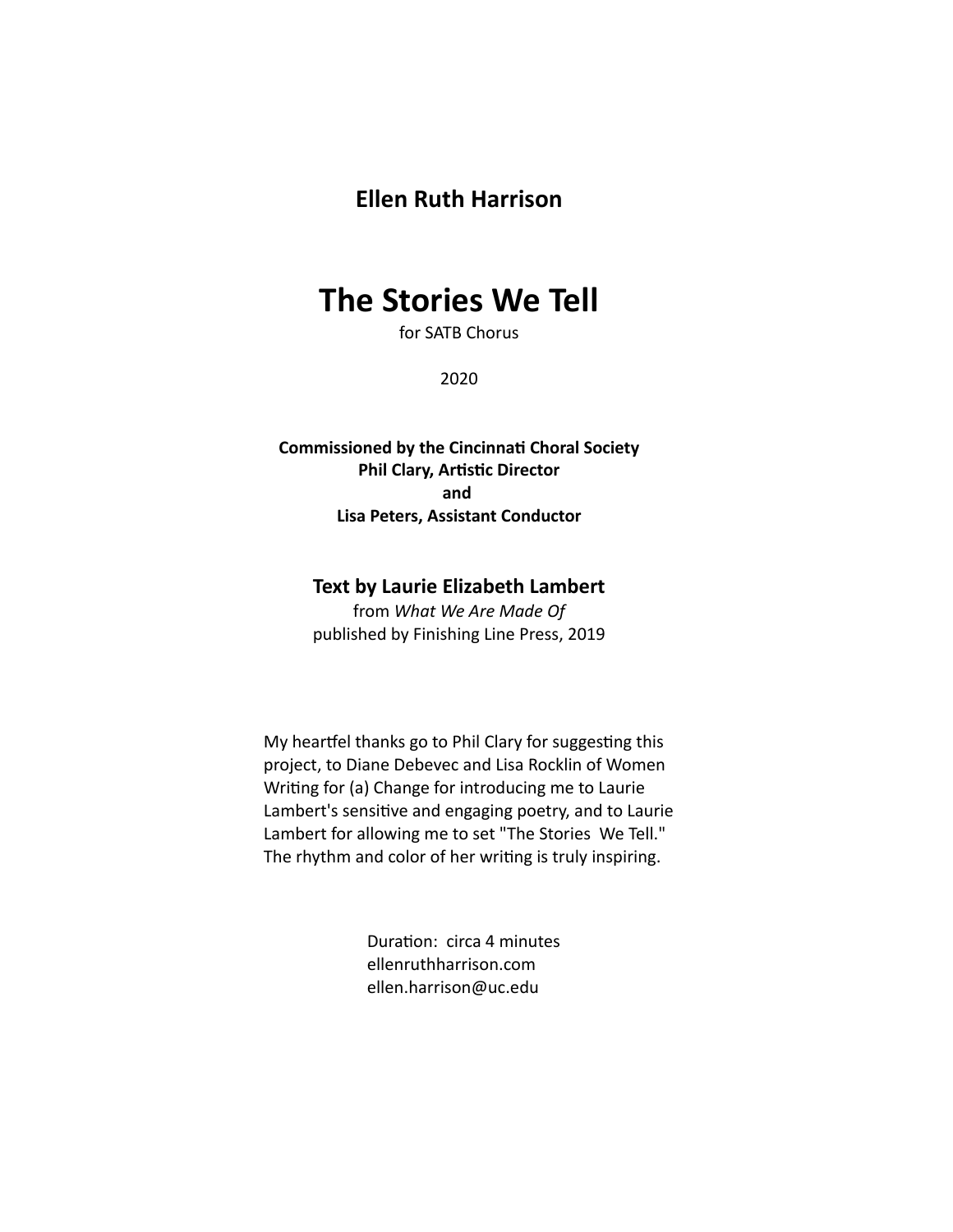#### The stories we tell

We are shaped by the words we wrap around our soul fastened and formed by invisible threads.

We create a quilt of stories with the fabrics of our mind's recollections our heart's narratives.

There are spaces too for the tales our mothers tell about us, adventures our children recall, moments captured by the anam cara, and the lovers' versions of history.

We are patched, repaired, remade again and again as we claim the stories we hear about our lives intermingled with those memories we share with the world.

All sewn against the backing of the truths we voice only to ourselves.

Laurie Elizabeth Lambert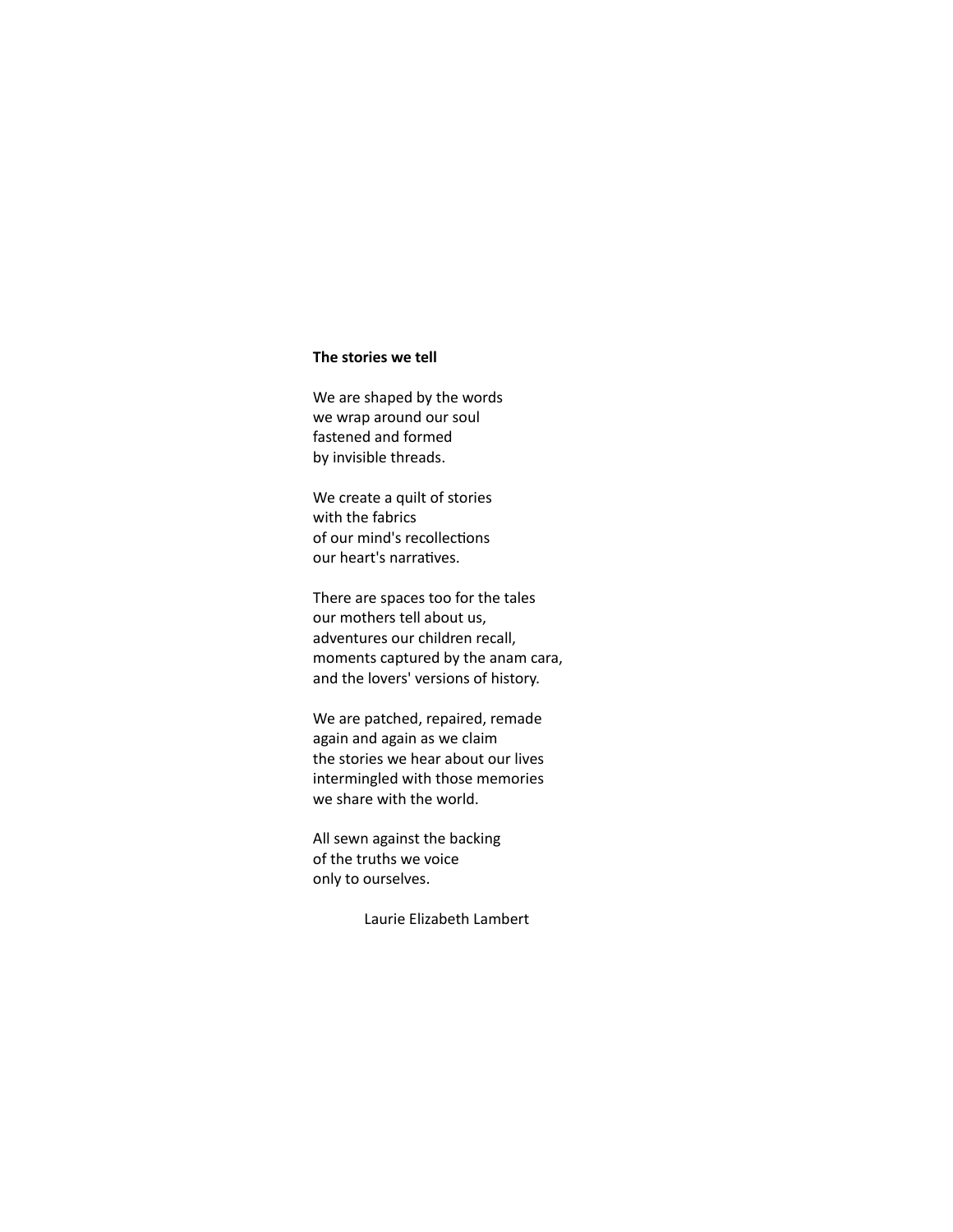### The Stories We Tell

Laurie Elizabeth Lambert

Ellen Ruth Harrison



© 2020 Ellen Ruth Harrison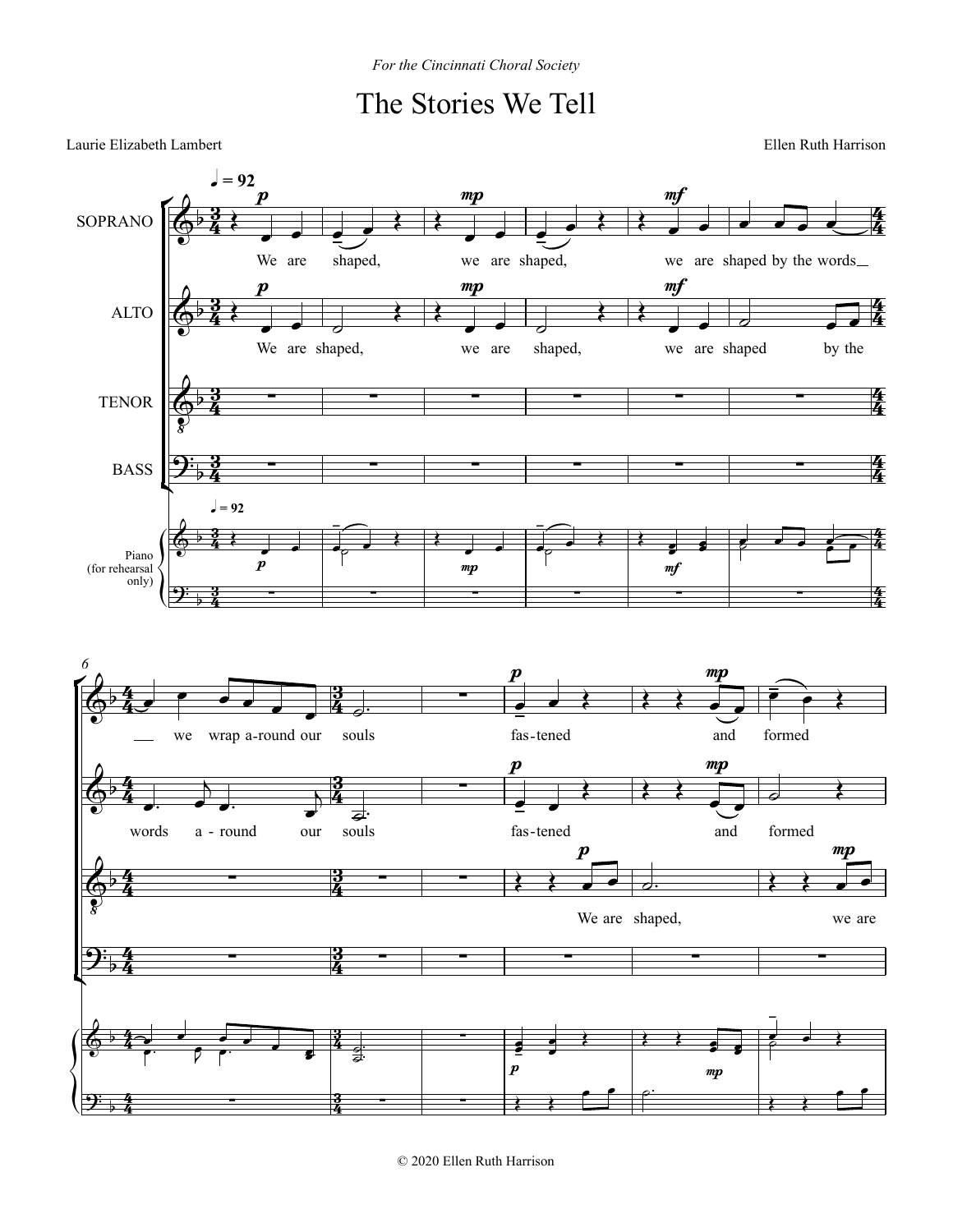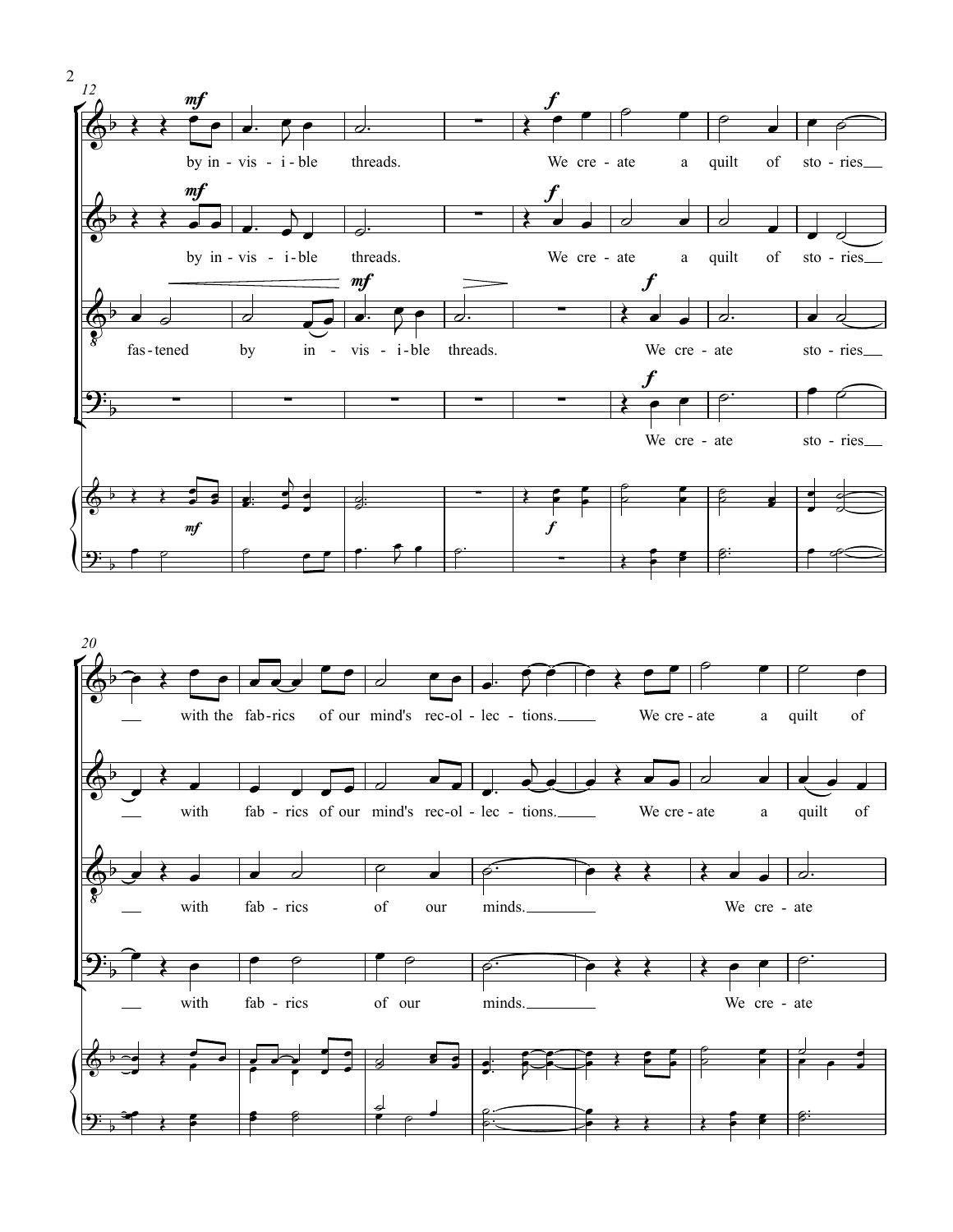

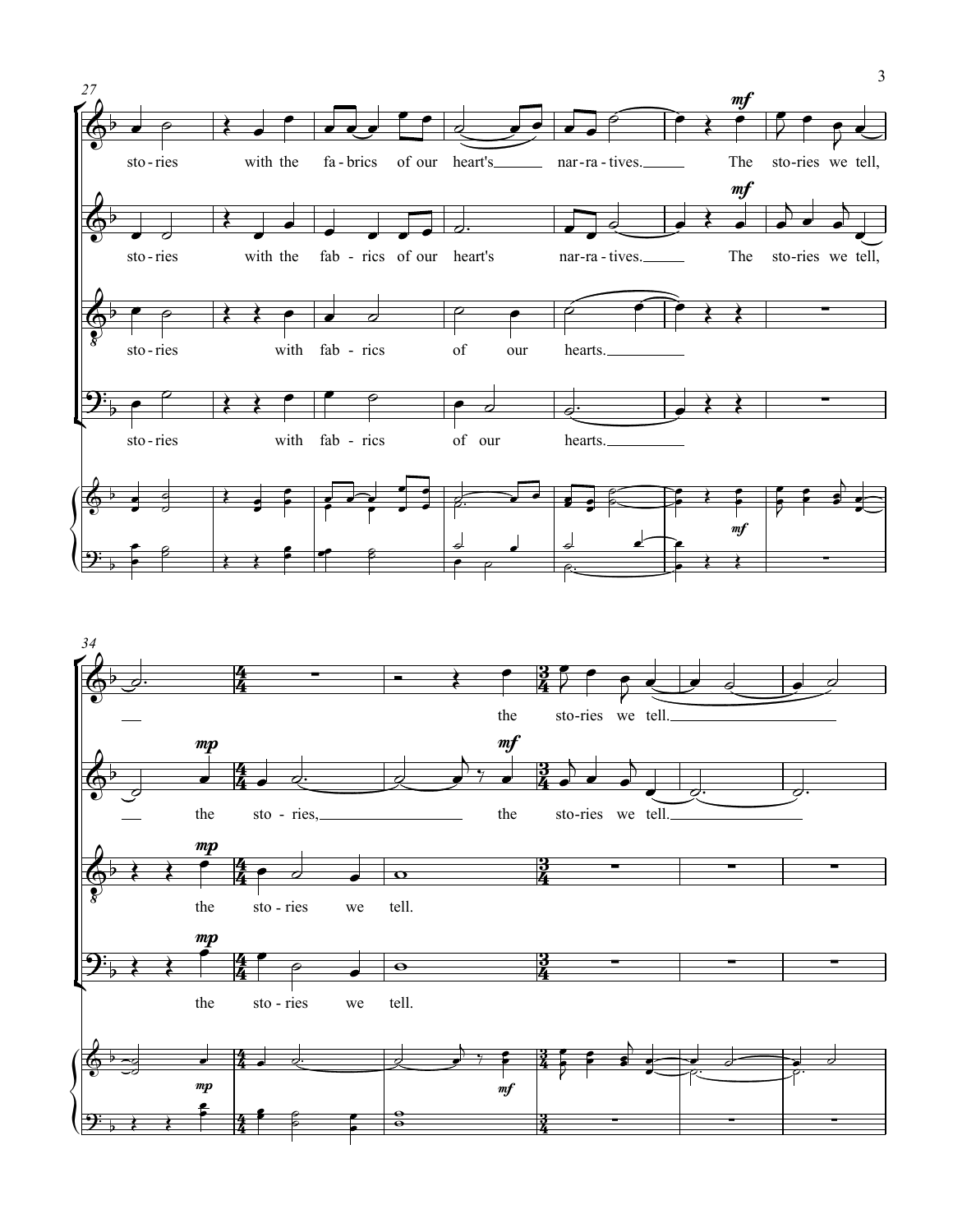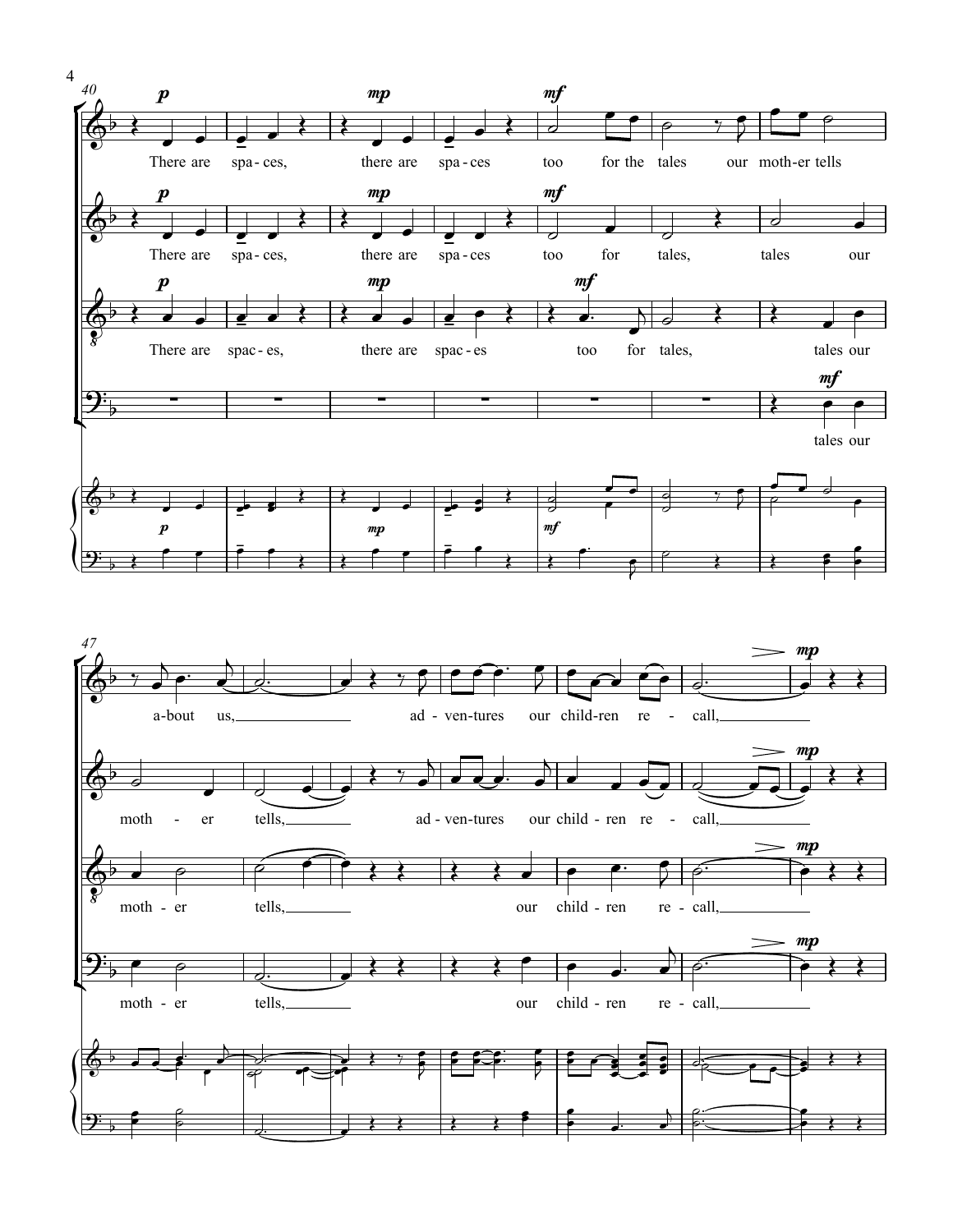

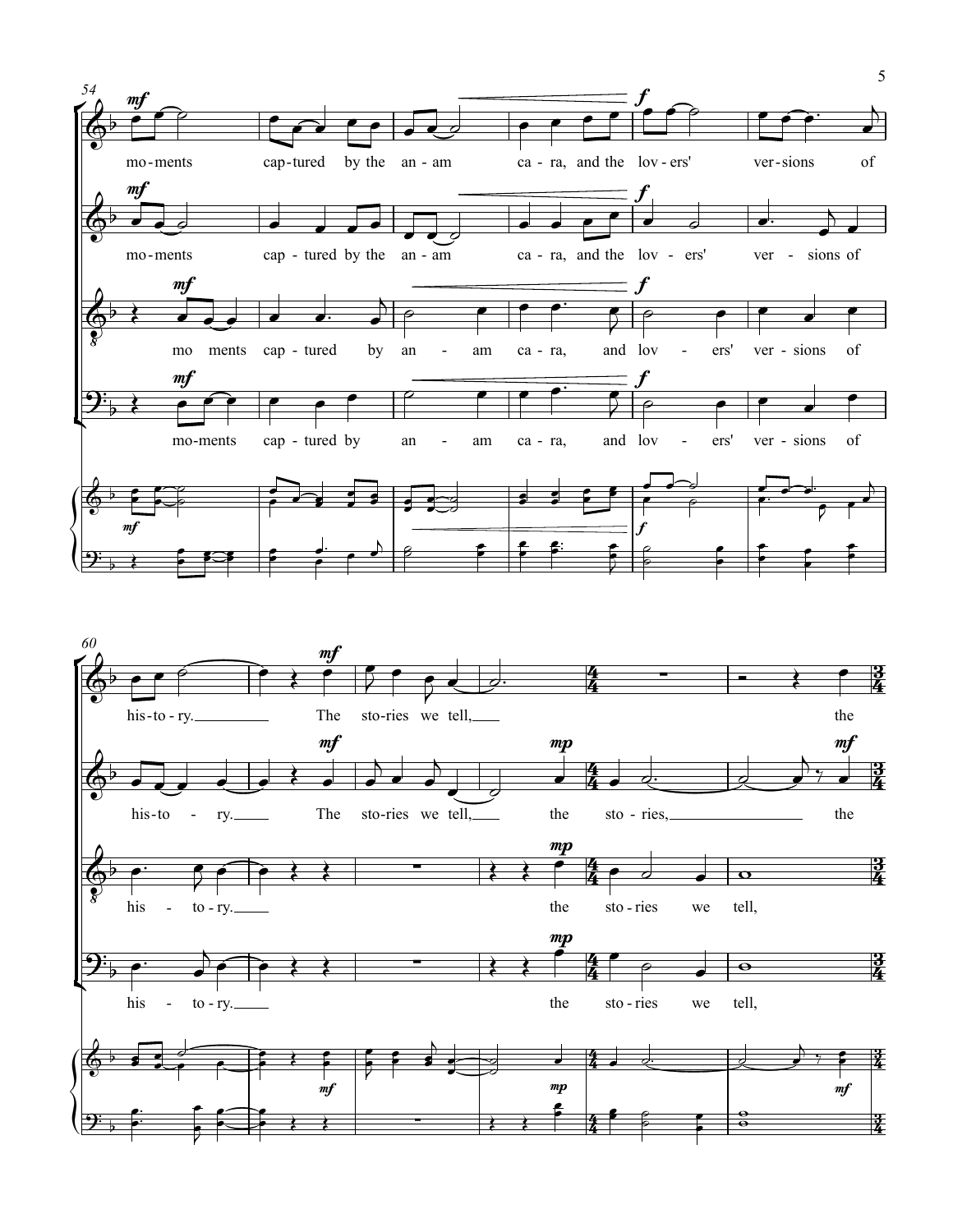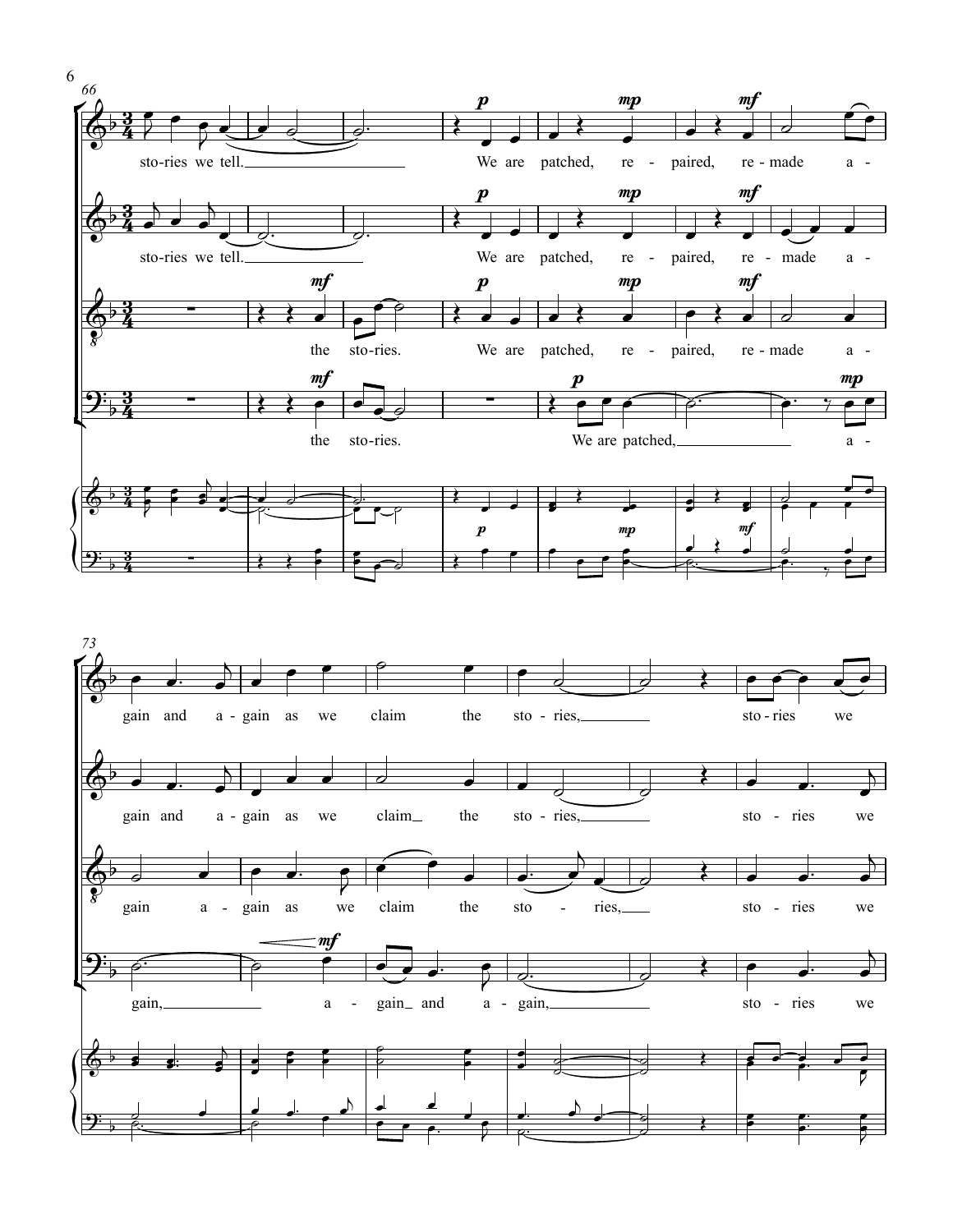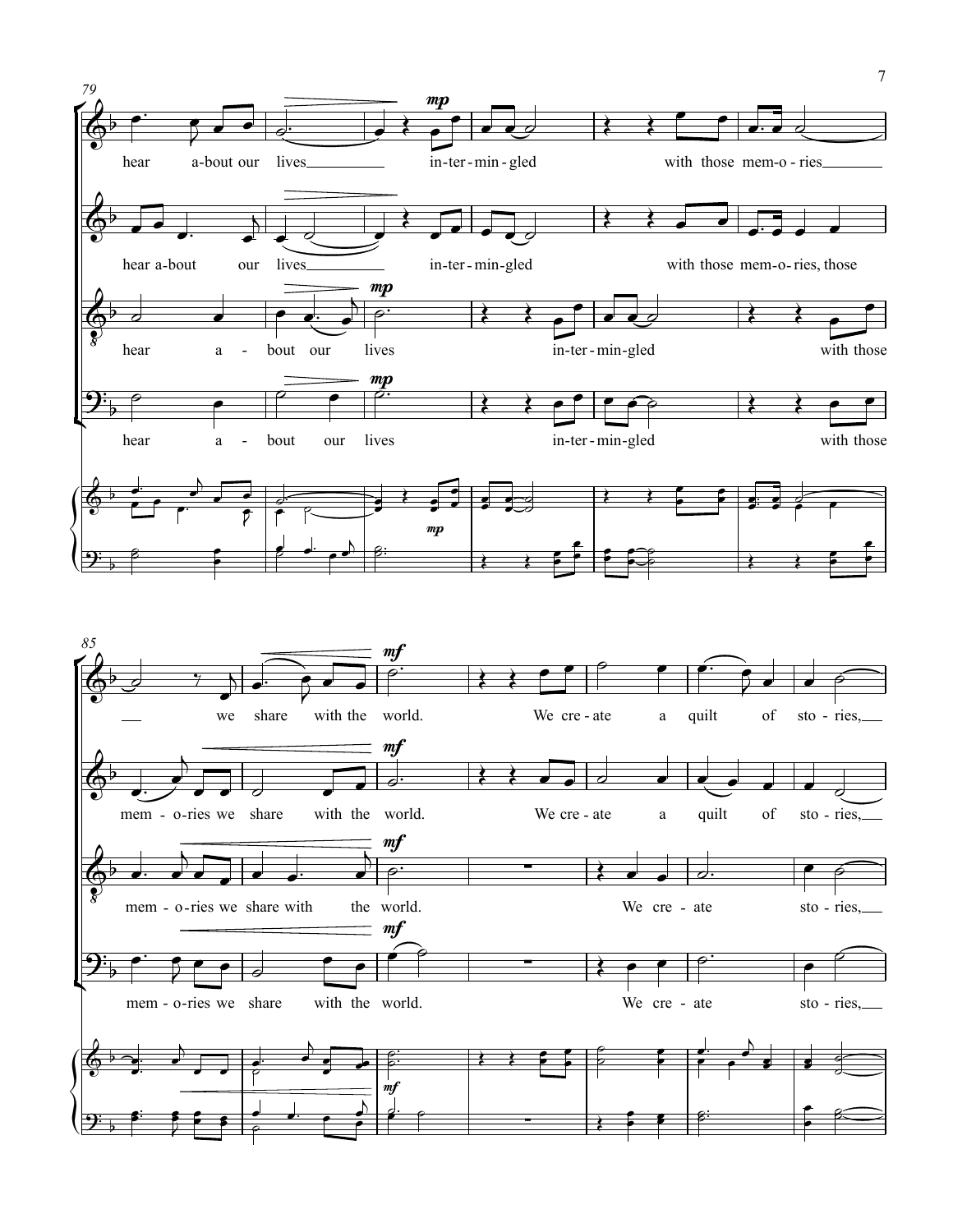